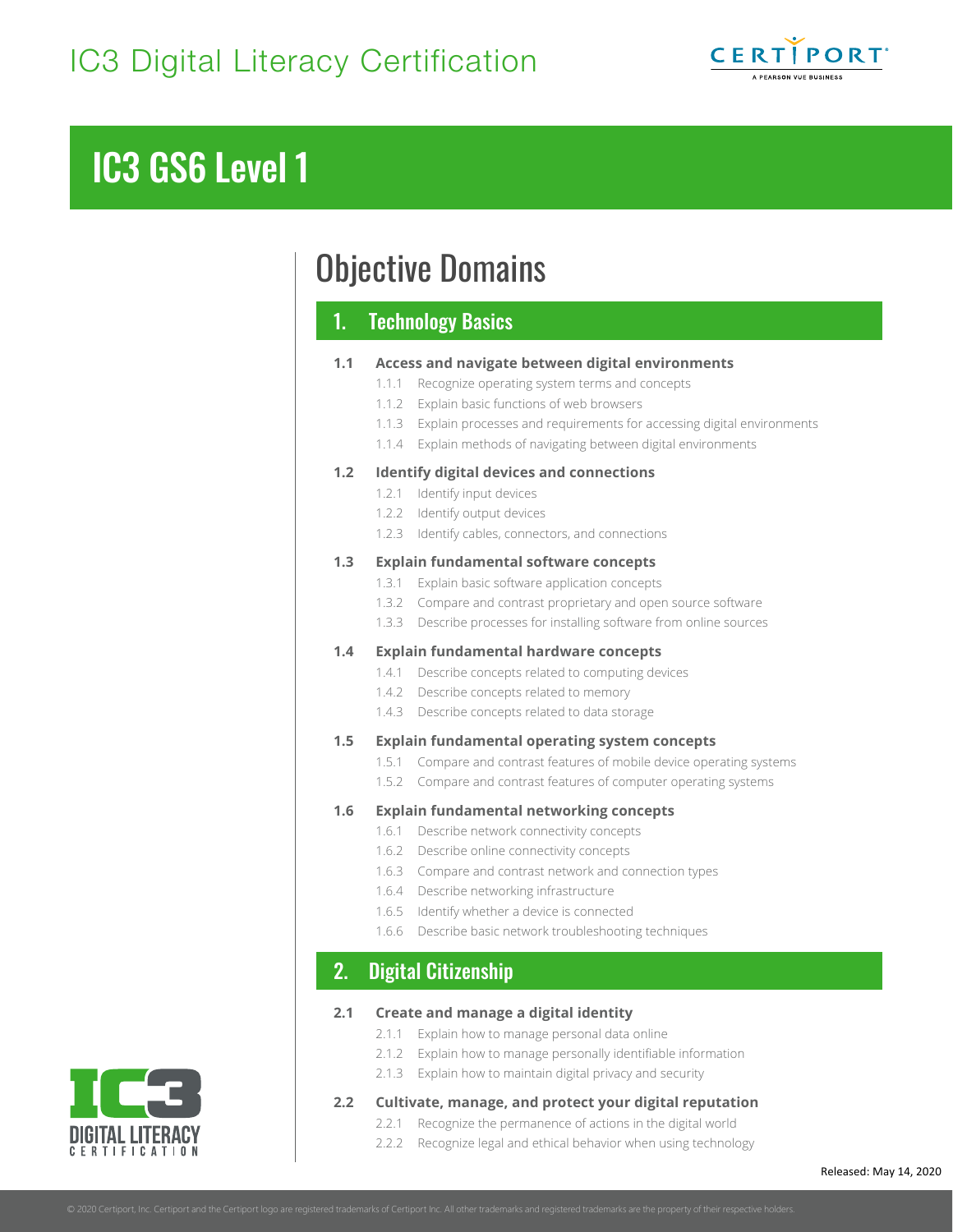#### **2.3 Respond to inappropriate digital behavior and content**

- 2.3.1 Explain the impact of negative digital communication
- 2.3.2 Assess the validity of online information
- 2.3.3 Explain the importance of online anonymity
- 2.3.4 Explain the value of nonresponse to negative communication

## 3. Information Management

#### **3.1 Use and refine criteria for online searches**

- 3.1.1 Define the information required to complete a given task
- 3.1.2 Distinguish between relevant and irrelevant search results
- 3.1.3 Collect and retain source reference information for search and research results

#### **3.2 Understand methods for searching within digital content**

- 3.2.1 Explain features that enable you to locate information in a file
- 3.2.2 Explain features that enable you to locate information on a webpage

#### **3.3 Understand copyright and licensing restrictions for digital content**

- 3.3.1 Explain the basics of public domain content
- 3.3.2 Explain the basics of Creative Commons content

## 4. Content Creation

#### **4.1 Create basic documents and presentations**

- 4.1.1 Display proficiency in creating basic documents
- 4.1.2 Display proficiency in creating basic presentations

#### **4.2 Understand accepted referencing and attribution practices**

- 4.2.1 Define referencing and attribution
- 4.2.2 Explain the purpose of referencing and attribution
- 4.2.3 Locate online referencing and attribution sources
- 4.2.4 Implement appropriate online citations in a given document

#### **4.3 Save and back up work**

- 4.3.1 Determine how, when and where to back up data in a typical digital work setting
- 4.3.2 Implement file management principles and naming conventions

#### **4.4 Understand fundamental printing concepts**

- 4.4.1 Describe portrait vs landscape orientation
- 4.4.2 Describe double-sided printing
- 4.4.3 Explain common print settings
- 4.4.4 Explain printing methods

## 5. Communication

#### **5.1 Express yourself through digital means**

- 5.1.1 Know where you can post or share in the digital world
- 5.1.2 Be aware of platform-specific guidelines for posting and sharing
- 5.1.3 Understand and follow acceptable use policies for posting and sharing